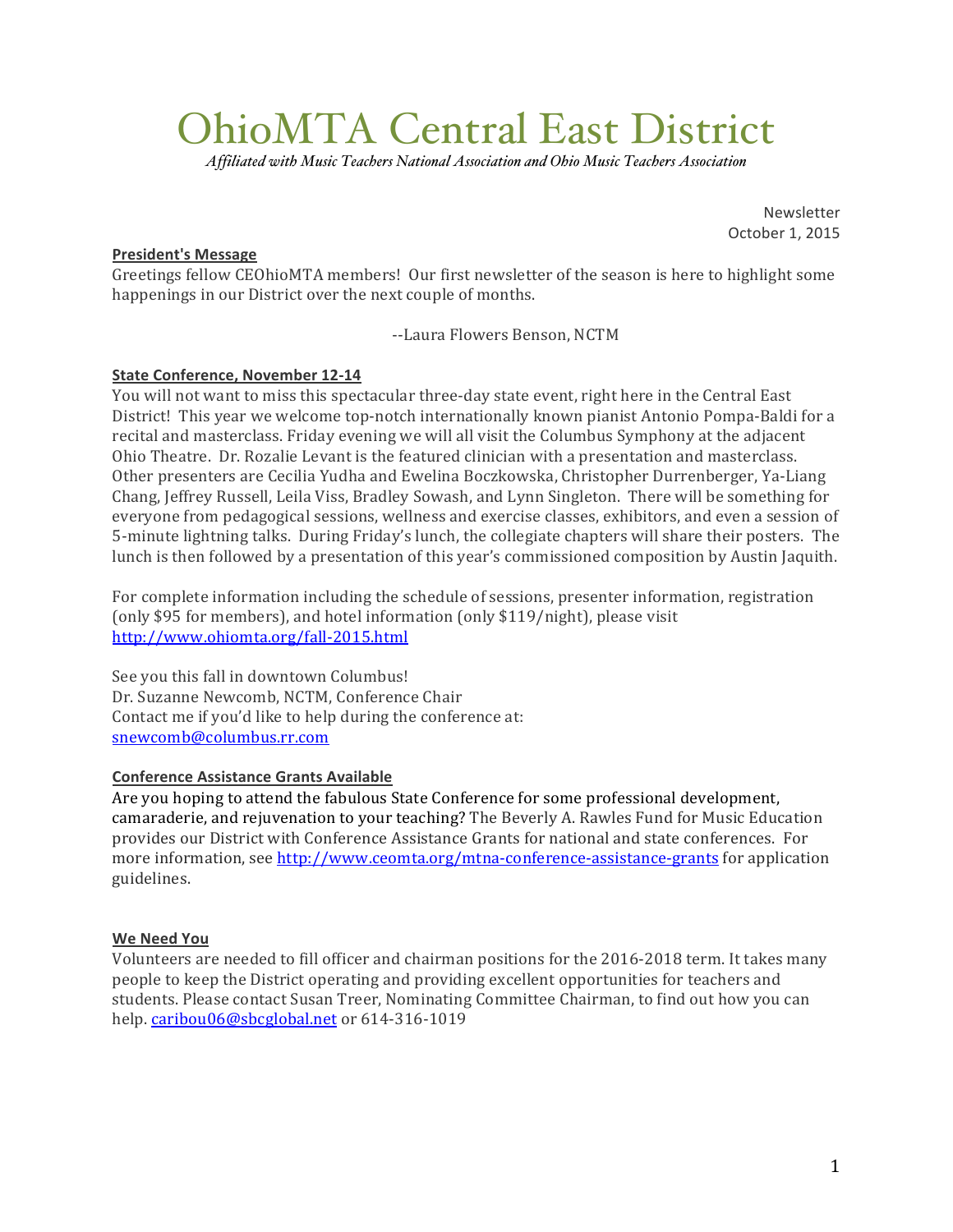## **Piano Workshop I**

by Dr. Nicholas Ross

*Lecture'Recital: Arabesques'and'Spirals:'Golden'Proportion'in'the'piano'music'of'Debussy'and'Bartók* Date: Thursday, October 22, 2015 Time:  $10 \text{ am} - 12 \text{ noon}$ Location: Graves Piano & Organ Company Recital Hall Free Admission

## **IMTF to Discuss "Playing the Piano Naturally"**

Dr. Vicki King was one of the Piano Guild judges last spring and many of us received her book, "Playing the Piano Naturally". We will be discussing this book at the next IMTF meeting which will be held at Mozart's Café on High Street. We will meet **Friday, November 6 at 9:30 a.m.** and coffee and pastries will be available for purchase.

The book is very short, and reading it before the meeting will make the discussion more meaningful for you. You may purchase a copy of Dr. King's book at Graves.

The IMTF will also feature a "Music Swap". If you have music in good condition that you would like to share with other teachers, bring it and place it on our designated table. Anyone can take music that they need or can use. You don't have to donate to "help yourself". Many of us have music that we would like donate. The only rule: if no one takes your music, do not leave it at Mozart's.

Join us for this fun and informative morning. See the directory or website for more information. Please RSVP to IMTF Chairman, Holly Huber hollymyc@gmail.com

## **Student Solo and Ensemble Recital Coming Up Soon**

The next Student Solo and Ensemble Recitals are scheduled for Sunday, November 1, 2015, at Graves Piano & Organ Co. Be sure to get your registrations and participation fees in by Thursday, October 22, 2015 (postmarked). The recitals are open to students of all members who have studied for at least one year. They are a great performance opportunity in a non-competitive setting for any well-prepared student, and the perfect chance for them to hear other fine students from our district.

Detailed information can be found on our website: http://www.ceomta.com/studentevents/recitals-solo-ensemble. Please contact Dr. Caroline B. Salido-Barta, chair, at 614-751-9665 or thepianoartsstudio@yahoo.com, for additional questions.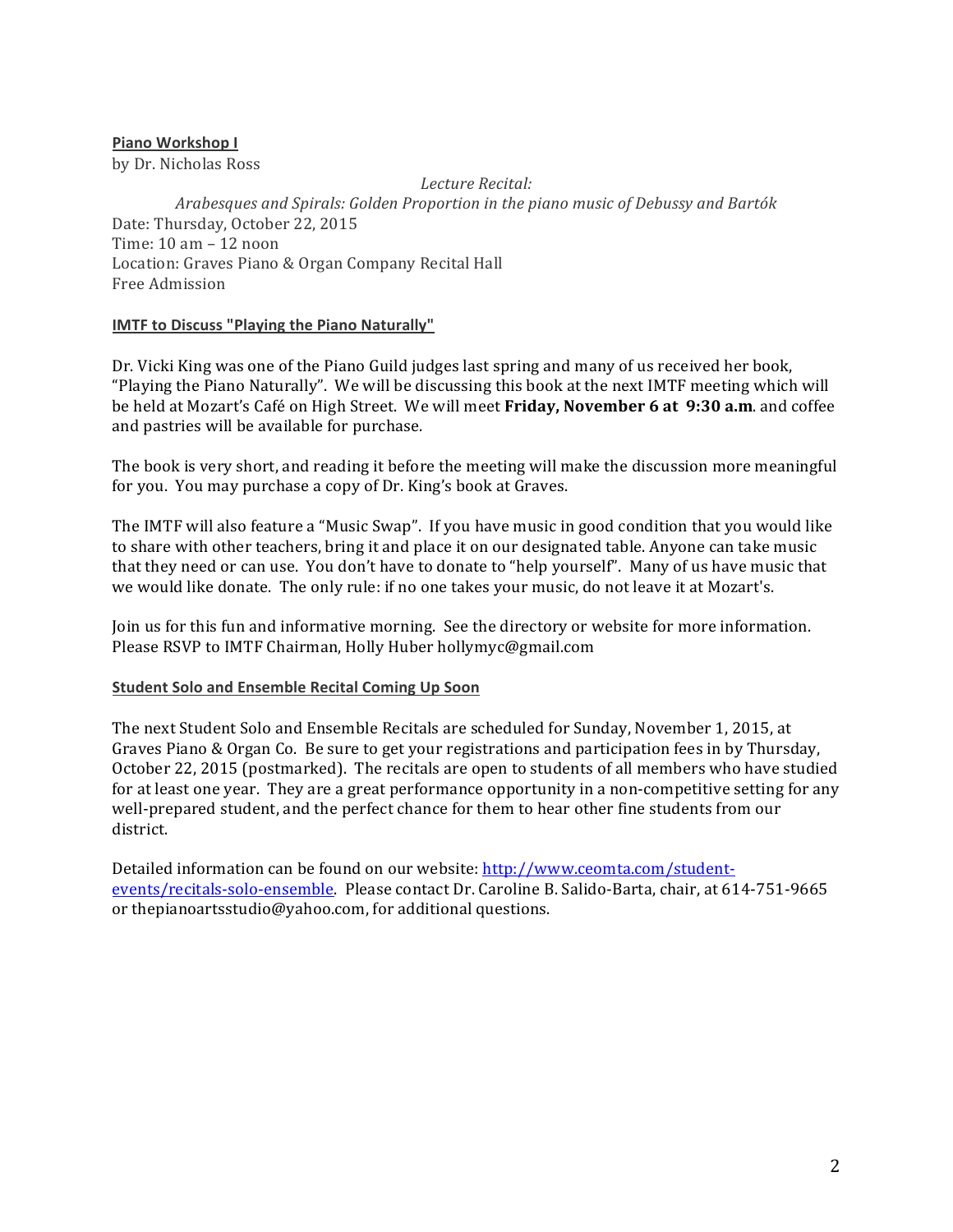## **Pianorama**

We are thrilled to announce that 32 teachers entered 98 teams (198 students) in the Pianorama 2015 auditions, being held on October 3. Teachers were emailed the audition times, along with a Teacher Update and a Parent Information Letter. If you haven't received this information, please let Theresa Murphy know right away: tmurphypiano@gmail.com

Judges and Volunteers are finalized for audition day, and that information has also been emailed. The volunteer schedules for October 10, 17 and 24 are still being finalized. If you are a participating teacher, you will be receiving this very soon.

Thanks to all of you for donating your time. We can't do it without you!

Cynthia Adams & Theresa Murphy Pianorama Co-Chairs

## **District Festival**

The District Festival is a great way for students to be introduced to performing in front of judges, and it is also a great chance for more experienced students to prepare for the competition season. This is a non-competitive event for piano, strings, woodwinds, and voice. The recitals are free and open to the public. It will be held on **Saturday, February 27** at Capital University. Applications must!be!postmarked!by!**Thursday, January!28**.

More information can be found on http://www.ceomta.org/student-events/district-festival

## **Recipients of Grants for Professional Development**

Congratulations to Lynn Singleton, Jacqueline Stevanus and Bernice Tamkin for receiving grant money to help defer costs toward professional development.

Grants are awarded to teachers, both members and non-members, to aid in improving the applicant's teaching by attending a music seminar or workshop, studying with a master teacher or any other activity relevant to the improvement of teaching. Applications are due April 15, 2016. Please see the Central East OhioMTA Membership Directory or www.ceomta.org for more information.